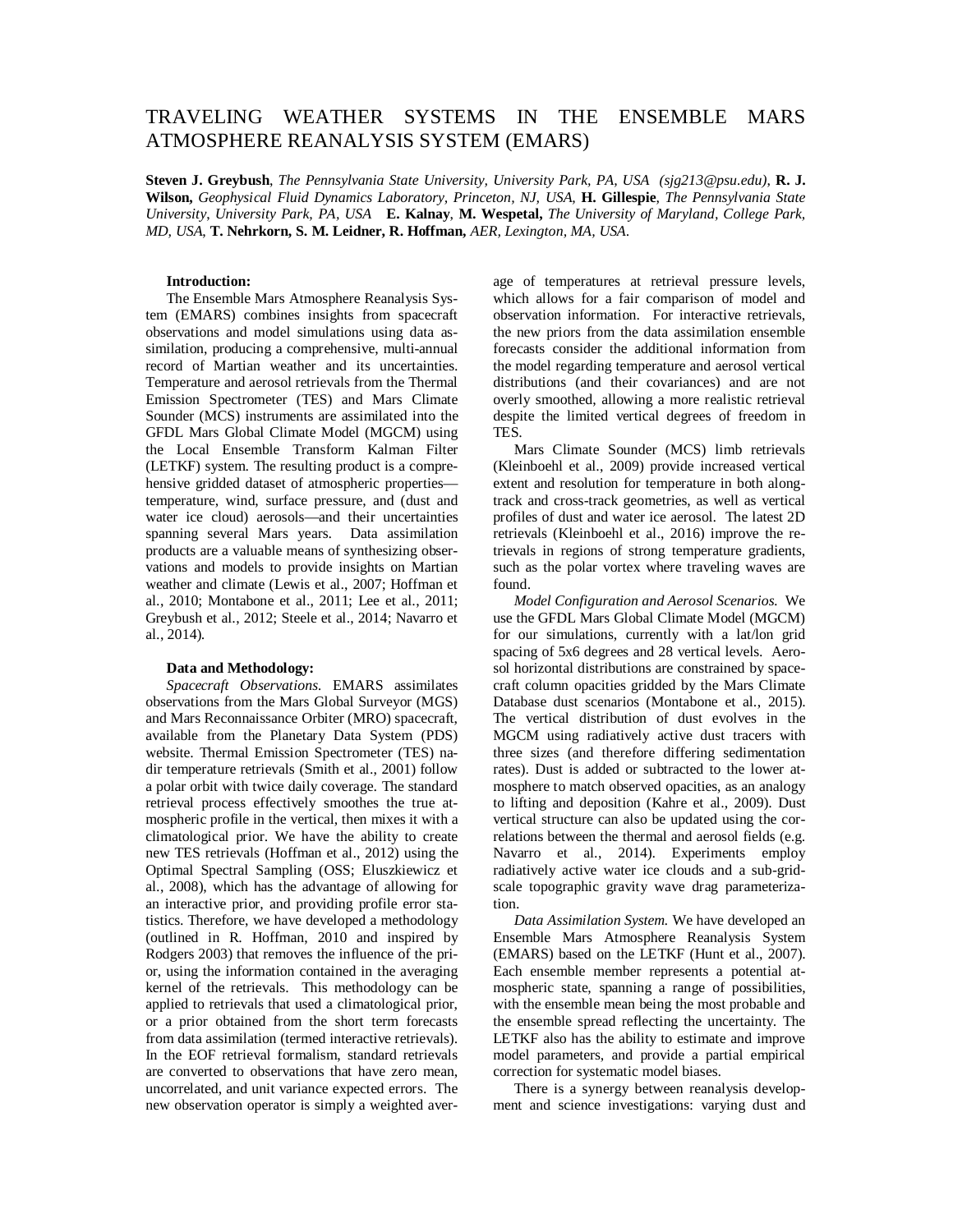

**Figure 1**: NH hovmoller diagram of reanalysis temperature eddies from EMARS (left) and MACDA (right) at  $\sim$  3.5 km altitude for MY 24 Ls 180 - 240 $^{\circ}$ . The phase and dominant wave regime are in general agreement.

water ice cloud amounts among ensemble members improves ensemble spread and analysis errors (Greybush et al., 2012); more frequent analyses improve the estimates of thermal tides (Zhao et al., 2015); and the vertical averaging of observations impacts the strength of traveling waves (Greybush et al., 2015).

#### **Results:**

*Reanalysis Evaluation.* We evaluate the skill of short term forecasts (0.25 sol) initialized from analyses, and compare them to independent (in time) observations. These show reduced RMSE compared to a freely running model simulation. The length of time for which forecasts initialized from analyses improve upon a free running model provide indications to the predictability of Martian weather (Zhao et al., 2015); traveling waves are baroclinically unstable, where as other regions of the Martian atmosphere are more stable and driven by aerosol vertical distributions (Greybush et al., 2013). We have also performed a preliminary comparison with radio science profiles (Hinson et al., 2004), an independent dataset with high vertical resolution. Waugh et al. (2016) compares the zonal mean tempature, wind, and potential vorticity structures in EMARS and the Mars Analysis Correction Data Assimilation

(MACDA) version 1.0 reanalysis; these products are much more similar to each other (and hence observations) than freely running models in portions of the atmosphere where TES observations are available. We recognize the importance of feature-based validation of reanalyses; for example, examining the depiction of dust spatial and vertical structure, water ice cloud locations, seasonal surface pressure cycle and cap edge locations, stationary and traveling waves, and thermal tides.

*Traveling Waves.* A consequence of successful reanalysis is a convergence of analyzed fields about a unique synoptic state. To examine this evidence, we compare weather maps of eddy temperature, surface pressure, and wind fields. Preliminary results indicate that ensemble member forecasts from within a single experiment, as well as ensemble means from experiments using different aerosol assumptions, are much more similar to each other than to freely running ensemble forecasts. Traveling wave climatologies, as evidenced by Hovmoller diagrams, show a distinct climatology in the reanalysis compared to the free run forecast, and general agreement between the phase and wavenumber regime between MACDA and EMARS (e.g. Figure 1).

However, specific details of circulation features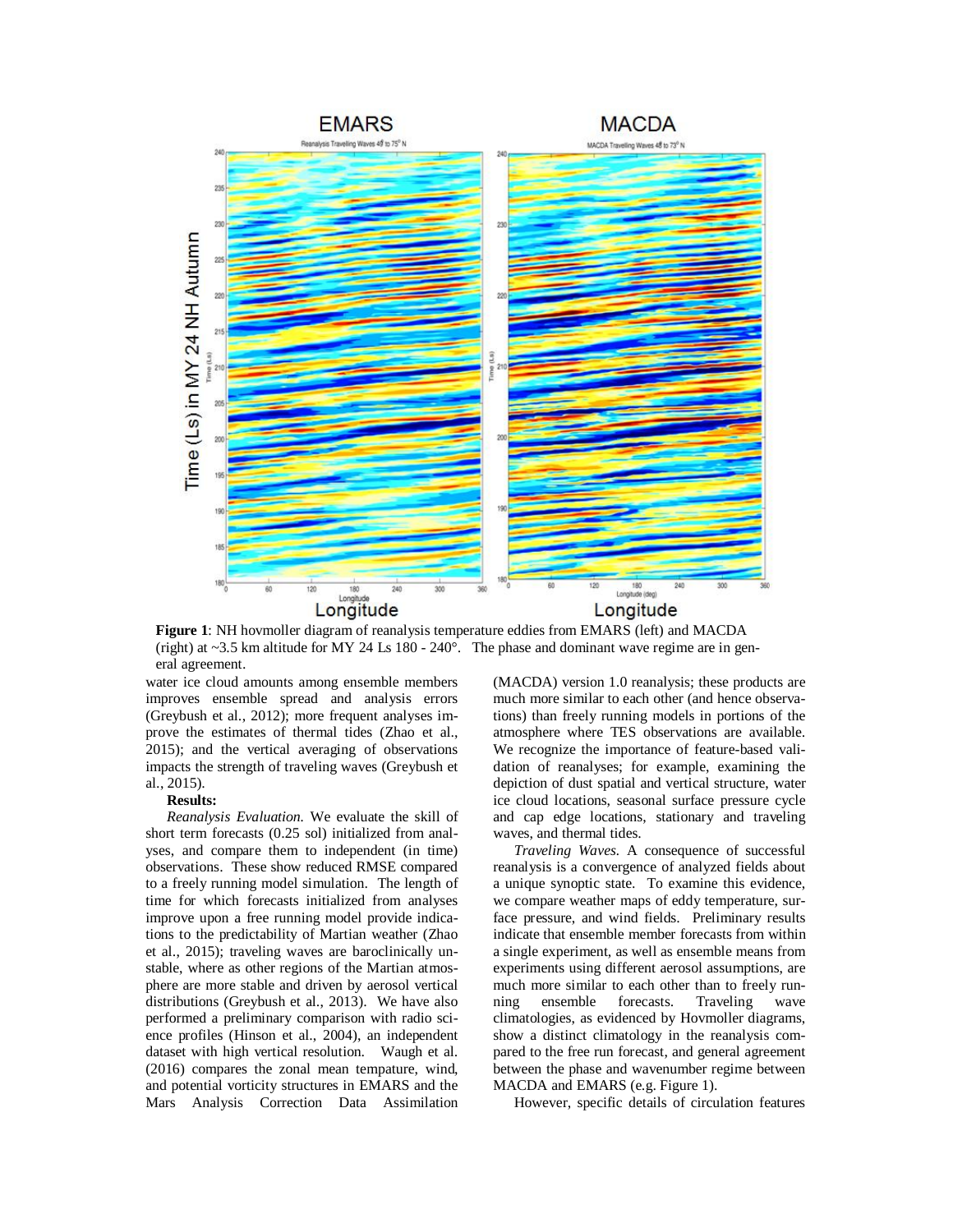

**Figure 2**: NH Synoptic map of sample EMARS reanalysis fields for cross-equatorial storm of MY 24 (~Ls 223.8°). Plotted are (~3.5 km altitude) eddy temperature (K; contoured, positive in red, negative in blue), eddy wind vectors (m/s), and eddy surface pressure (white contours, negative dashed). Fields are overlayed upon MOC visible imagery. Note circled dust front and southward advection of dust coincident with northerly winds.

are sensitive to several model, observation, and DA characteristics. These include the model zonal mean and stationary wave temperature structure, vertical specification of aerosol, and the CO2 cycle and cap edge locations. Applying vertical averaging to TES observations and the model state during assimilation produces larger amplitude traveling waves; this is because the TES retrievals are overly smoothed due of their limited degrees of freedom in the vertical, and do not fully resolve the vertical structure of shallow eddies. We are also comparing traveling waves between TES and MCS reanalyses to explore interannual variability and the impact of observing system upon depiction of wave structure.

*Dust Storms.* Plotting reanalysis fields with Mars Orbital Camera (MOC; Cantor et al., 2001) imagery can provide insights to the structure and development of dust storms (Mooring et al., 2015). For example, Figure 2 examines the development of a MY 24 NH autumn cross-equatorial storm. It is hypothesized that the interaction between a zonal wave 3 and thermal tide can help initiate these storms (e.g. Wang et al., 2013).

#### **Conclusions:**

In this study we have:

• Created an advanced data assimilation and numerical weather prediction system by coupling the Geophysical Fluid Dynamics Laboratory (GFDL) Mars Global Climate Model (MGCM) with the Local Ensemble Transform Kalman Filter (LETKF).

• Successfully assimilated both nadir (TES) and limb (MCS) retrievals to create a multiannual reanalysis of atmospheric temperatures, winds, surface pressures, dust, and water ice clouds.

Examined traveling weather systems in reanalyses; noting that reanalyses were much more similar to each other than freely running GCMS. We also explored the circulation patterns associated with dust storms, and compared to visual imagery.

Ongoing work is exploring the optimal method-

ology for updating dust and water ice aerosol vertical structure in the reanalysis. An improved depiction of aerosol horizontal, vertical, and temporal distributions, and therefore heating rates, will improve the atmospheric state (including the structure of traveling waves) in the reanalysis, and subsequent forecasts. We can also use data assimilation to estimate important model parameters, which may eventually lead to improvements in understanding and prediction of dust storms.

*Acknowledgements.* We thank Todd Mooring, the MCS Team (including Armin Kleinboehl, David Kass, and Dan McCleese), Darryn Waugh, Luca Montabone, Thomas Navarro, and the Mars atmosphere community for valuable feedback on this project. This work was supported by NASA MDAP and PATM programs, including grants NNX07AM97G, NNX11AL25G, and NNX14AM13G.

#### **References:**

- Cantor, B. A., P. B. James, M. Caplinger, and M. J. Wolff (2001), Martian dust storms: 1999 Mars Orbiter Camera observations, J. Geophys. Res., 106(E10), 23,653–23,687, doi:10.1029/2000JE001310.
- Eluszkiewicz, J., J.-L. Moncet, M. W. Shephard, K. Cady-Pereira, T. Connor, and G. Uymin, 2008: Atmospheric and surface retrievals in the Mars polar regions from the Thermal Emission Spectrometer measurements. J. Geophysical. Res., 113, E10 010, doi:10.1029/2008JE003120.
- Greybush, Steven J., R. J. Wilson, R. N. Hoffman, M. J. Hoffman, T. Miyoshi, K. Ide, T. McConnochie, and E. Kalnay, 2012: Ensemble Kalman Filter Data Assimilation of Thermal Emission Spectrometer Temperature Retrievals into a Mars GCM. *J. Geophys. Res.*, 117, E11008, doi: 10.1029/2012JE004097.
- Greybush, Steven J., E. Kalnay, M. J. Hoffman, and R. J. Wilson, 2013: Identifying Martian atmospheric instabilities and their physical origins us-